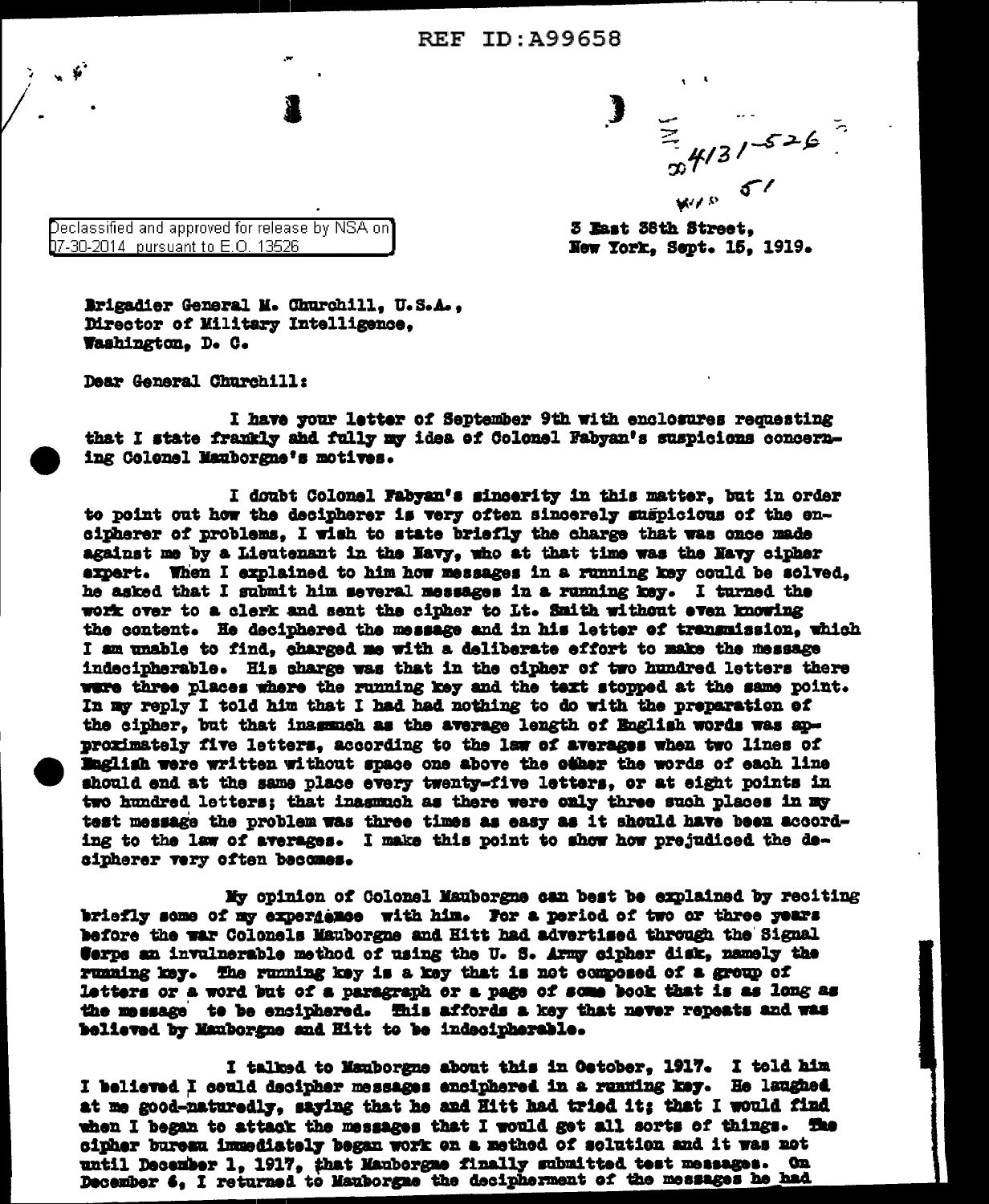ID:A99658€

 $-2-$ 

submitted. The letter of transmission is quoted verbatim:

" December 6, 1917

"Major J. L. Mauborgne, Signal Office. Land Division. Room 722. Mills Annex.

Dear Major Mauborgne:

"I am enclosing herewith deciphermunts of the six messages in the same running key enciphered with the U.S. Army cipher disk. that you submitted to the Cipher Bureau.

"In three of the messages you start with proper names; in the entire six messages and key you use only one conjunction, two infinitives, four prepositions, and two adverbs.

"Of course I don't wish to say that this is an unfair problem but I do wish to call your attention to what I mentioned in our conversation; namely, that being an expert cryptographer, you do, unconsciously, select very difficult and unusual passages of "English"!

"Cordially.

lst Lt., Signal Corps, U.S.R."

Please note that in paragraphs two and three of my letter I complain of the sort of language Mauborgne used. I have since learned by experience that the problem was a fair problem, for in the field one can never be certain that messages are in the same key or in the same cipher, as far as that is concerned. and the intercepting stations usually garble the messages about ten per cent. So far as the language is concerned, it was only Saturday that we decoded a message about the shipment of bananas!

In judging Colonel Mauborgne's action when he received this letter, it should be remembered that he and Hitt were responsible for the use of the running key in the Army. He did not wait to write me but called immediately by telephone. was profuse in his congratulations and begged that I immediately submit a memorandum to the Chief Signal Officer of the Army stating that the running key was unsafe and should be discontinued at once. This I did and the Chief af Saaff cabled Pershing to discontinue its use unless the cipher was modified with a transposition. Unfortunately I have no copy of the memorandum in my files. You can probably find it in the M. I. D. files.

Colonel Mauborgne like any other cipher expert is very firm in his opinions, but when shown that he is in the wrong is only too glad to admit it and ask for improvements for the benefit of the service. Both Captain Manly

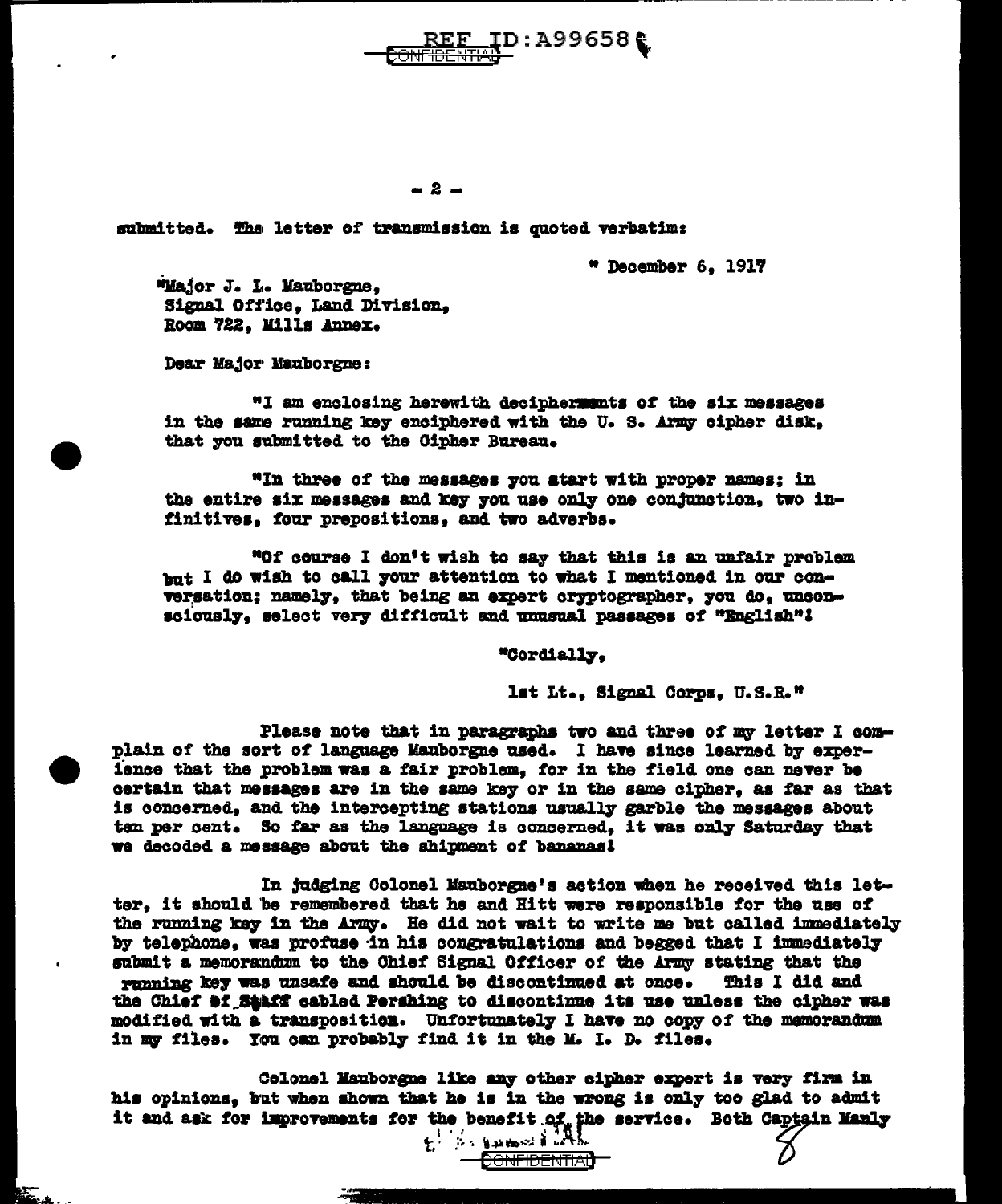REF ID: A99658 ONEIDENTIAL

 $-5-$ 

and I have a very deep affection for Colonel Manborgne, because of his frankness and willingness to accept suggestions for changes in Signal Corps methods.

While mentioning the running key I wish to add another paragraph that has nothing to do with Colonel Mauborgne but which will give you briefly all the facts regarding this particular subject. I think it was in October or November. 1917. that Captain Powell left Riverbank and stopped in Washington for a few days before sailing for Europe. He was asked at this time what Riverbank knew about the solution of messages in the running key, and he replied that Riverbank knew nothing, that Riverbank had never worked on messages in the running key and did not even know that Mauborgne and Hitt had recommended its use to the Army. In the latter part of October General Pershing asked for four code and cipher experts for intelligence duties and the cipher bureau immediately began to select out of some twelve students four suitable men. During the period of training these men were instructed in the methods of solution of the running key and when they went to Riverbank, at Colonel Fabyan's sublestion for further instruction, they explained to Riverbank our methods of solution. I have it from one of the men that when they arrived at Geneva. Riverbank knew nothing about the running key.

I am enclosing herewith a Riverbank publication entitled "Methods for the Solution of Running-Key Ciphers", on the fly-leaf of which you will find a note to Colonel Van Deman dated March 17, 1918, and signed George Pabyan. You will find also a reprint of a letter to Fabyan dated January 18, 1918, signed by Mr. Friedman, who at that time was a civilian. I quote the letter herewith:

"My dear Colonel Fabyan:

ة منبلاً

u ab-

und '

alsehood'  $\boldsymbol{\dot{\mathcal{Z}}}$ 

January 18, 1918"

**CONEID<del>ENTIAL</del>** 

Ø

"I have the honor to transmit to you Publication number 16, of the Department of Ciphers, "Methods for the Solution of Running-Key Ciphers."

"Concerning the possibility of the decipherment of a message or a series of messages enciphered by a running-key, it was said until as recently as three months ago, "It can't be done" or "It is very questionable." It is probably known to you that the U. S. Army Disk in connection with a running-key has been used as a cipher in field service for many years, and is, to the best of our knowledge, in use today. I suppose that its long-continued use, and the confidence placed in its safety as a field cipher has been due very probably to the fact that no one has ever taken the trouble to see whether "It could be don." It is altegether probable that the energ, who has been preparing for war for a long time, has not neglected to look into our field ciphers, and we are inclined

Kote this late! She niss. was written uonthe trefore-probable in the plendier!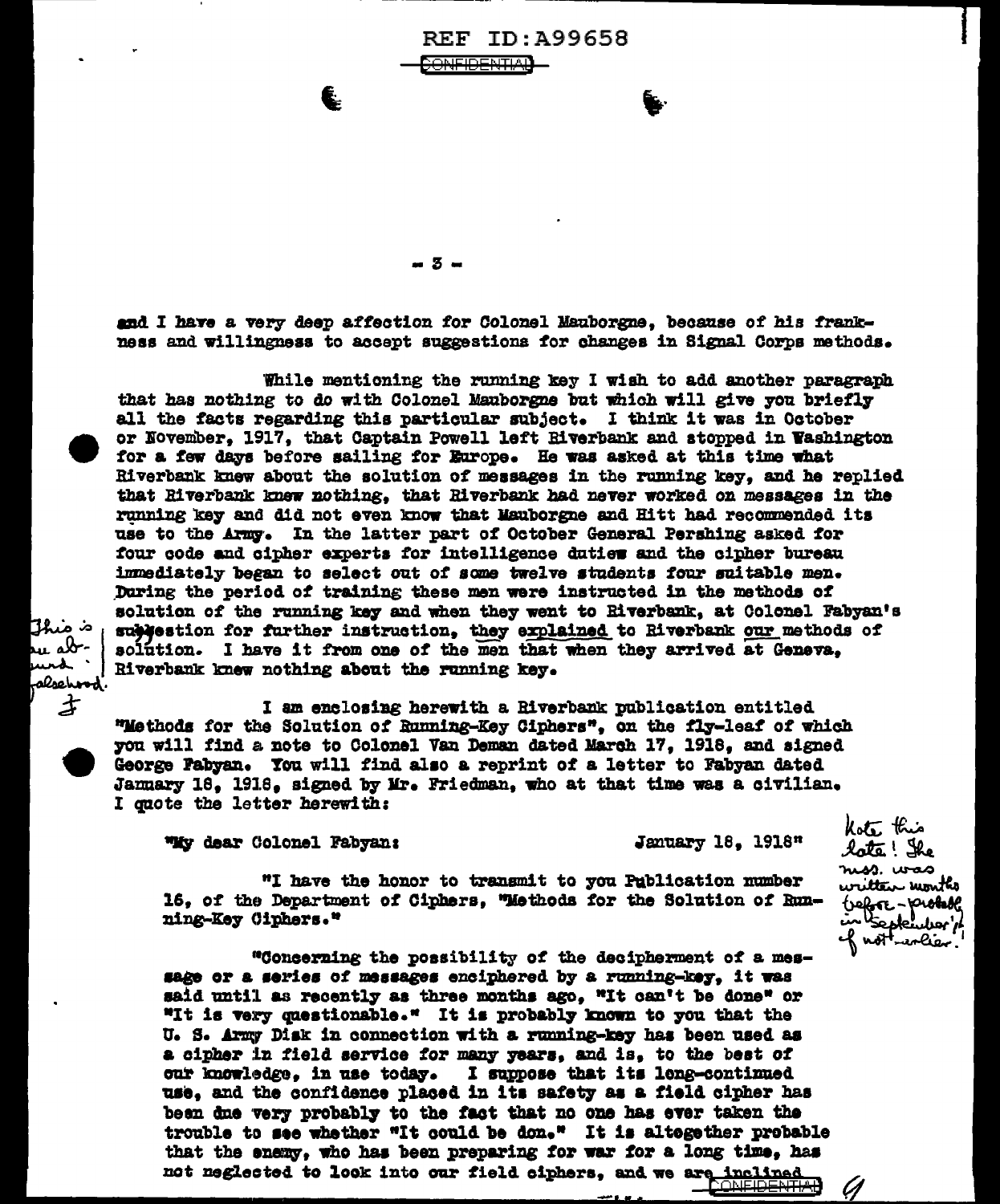credit him with a knowledge equal to or superior to our own. We have been able to prove that not only is a single short message enciphered by the U.S. Army Disk, or any similar device, easily and quickly deciphered, but that a series of messages sent out in the same key may be deciphered more rapidly than they have been enciphered!

E<del>E ID</del>: A99658

"Hence, since not destructive but constructive criticism is the purpose of the Department, we have earnestly endeavored, by pointing out the defects of the old system, to show how the same may be remedied, and how the system may be made more trustworthy. The final paragraphs of this book state our conclusions, gained from the results of our investigations.

"It is our hope that this booklet will be a source not only of interest to you, but of active benefit in these times when the fate than of the state of the state of the state of the state of the state of the state of the state of the state o<br>A contract when the state of the state of the state of the state of the state of the state of the state of the<br> of nations is more than ever dependent upon effective means of secret

Tout don

oppened fort

 $\mathbf{v}^{\mathbf{r}}$ 

plan watter so

David in the town

"Very respectfully,

V. F. FRIEDMAN. Director. Department of Ciphers. "

7,

 $\mathcal{N}\widehat{\mathcal{F}}$ 

single the form of the same of the same of the same of the same of the same of the same of the same of the same of the same of the same of the same of the same of the same of the same of the same of the same of the same of نتحق the terms are usual call deliberate steal for it is already a term in the monday of the same of the next steal, as I have already pointed out to you, will point out the manner in which they submitted their information to the War Department. Friedman states in paragraph two of the above letter that as far as he knows the method is being used in the army and notes in the last paragraph that "It is our hope that this booklet will be a source not only of interest to you (Fabyan) but of active benefit in these times when the fate of nations is more than ever dependent upon effective means of secret communications." As a matter of fact the Signal Corps and the A. B. F. had been informed that messages enciphered in the running key were unsafe, but Friedman and Fabyan did not or pretended they did not know that its use had been discontinued. Instead of informing us in secret about the "fate of nations". Colonel Fabyan publishes, copyrights, and dedicates a copy to Colemel Van Deman!

But I have got off of my subject, but feel the foregoing may help you to form an opinion.

When I was in Washington the week before Labor Day Colonel Mauborgne took me to the Signal Corps effice and showed me the A. T. & T.

<del>CONFIDENTIA</del>